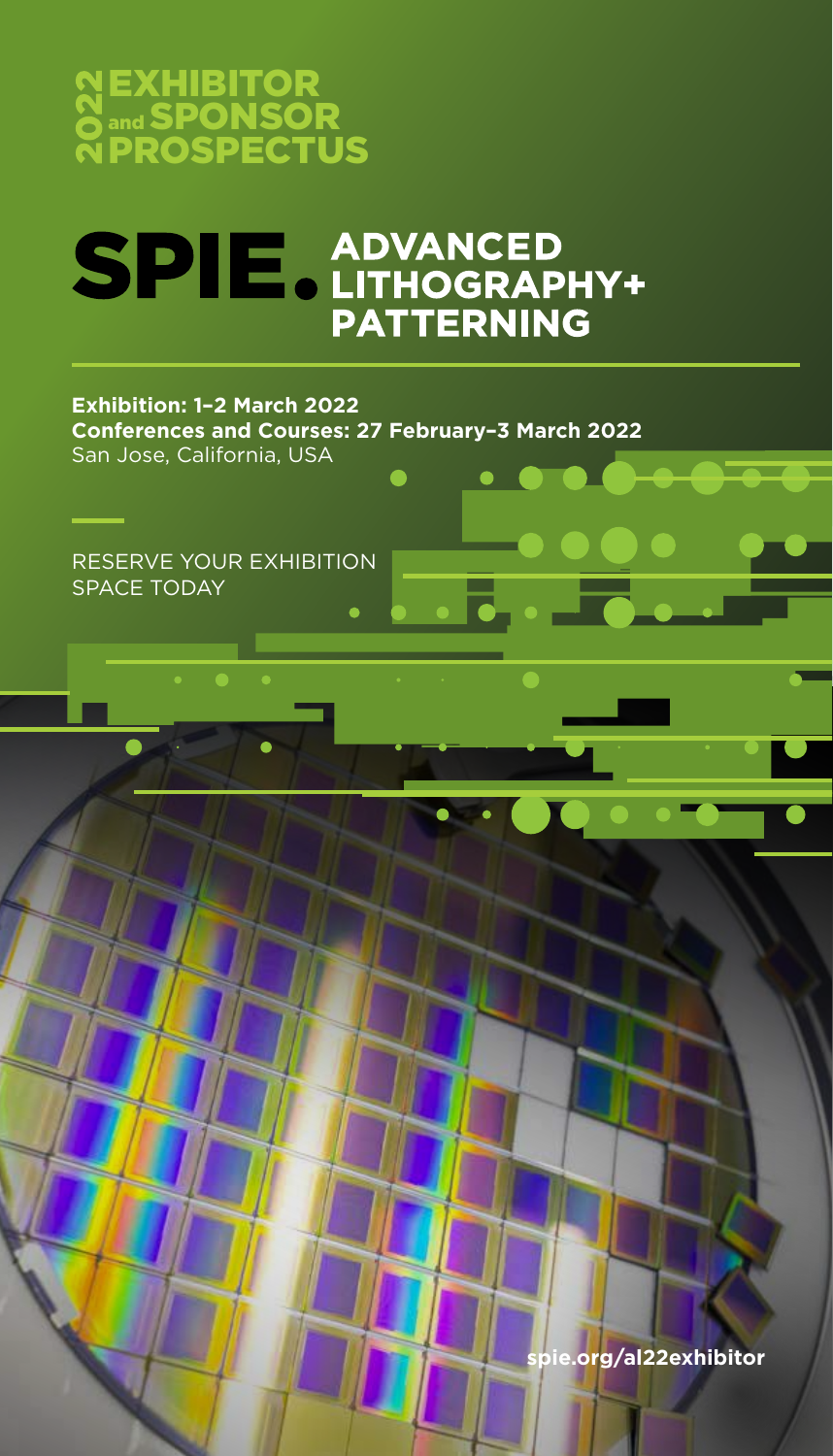

## **SPIE Advanced Lithography + Patterning**

**Exhibition: 1–2 March 2022 Conferences and Courses: 27 February–3 March 2022** San Jose, California, USA

# **The key event that drives the future of lithography research and applications**













Become a sponsor or exhibitor at the industry's most important event for lithography and patterning R&D, applications, sources, devices, tools, fabrication, and services. SPIE offers marketing opportunities to help you showcase your organization to leaders in the semiconductor industry.

Become a sponsor **spie.org/al22sponsor**

Become an exhibitor **spie.org/al22exhibitor**

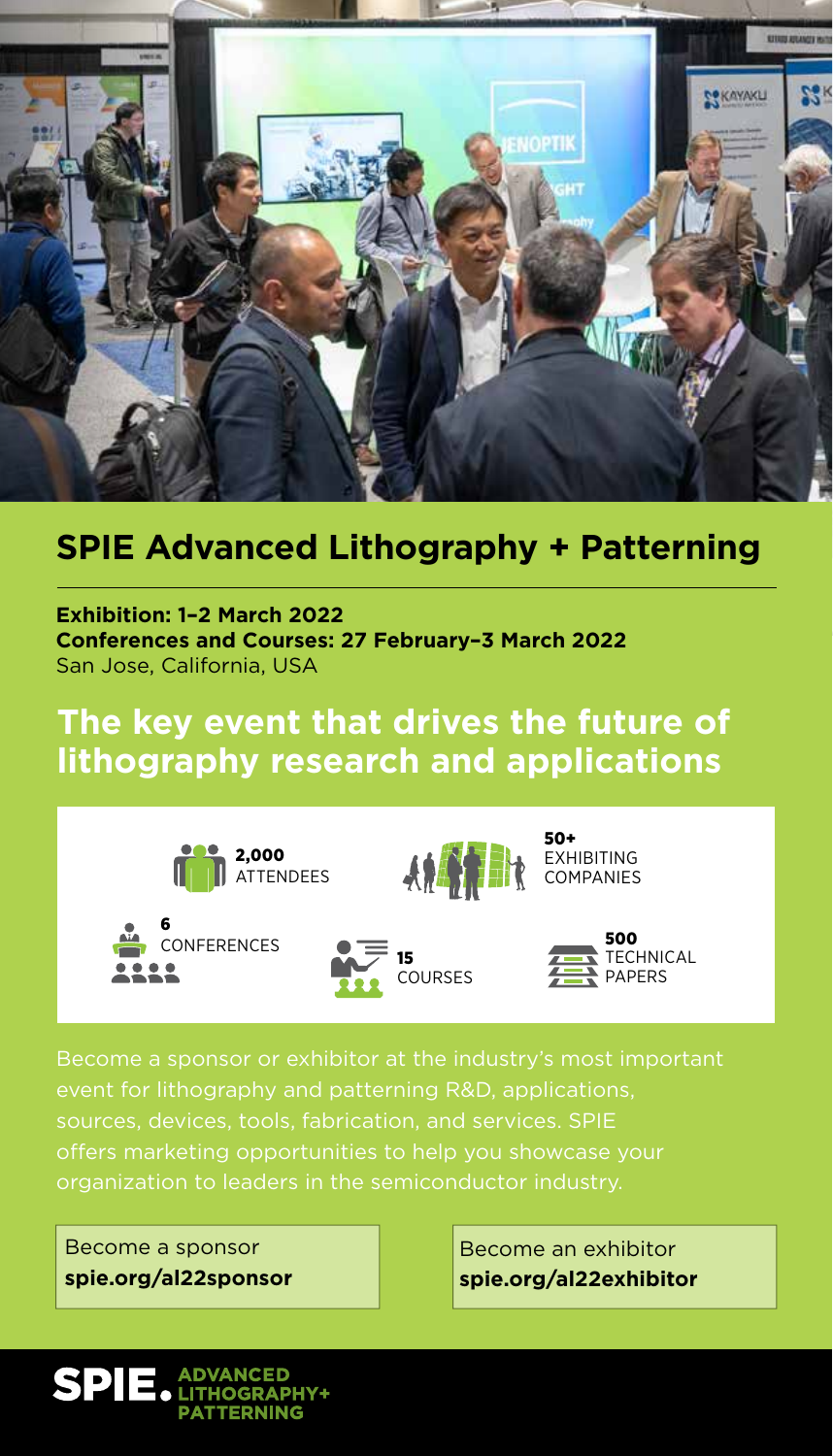# **E ADVANCED<br>E LITHOGRAPHY+ PATTERNING**



# It's a buyer-rich environment for the lithography and patterning industry.

#### **Top purchase areas\*:**

Lithographic Equipment Nanotechnology Products Materials, Abrasives, Chemicals Software Optical Components: Lenses, Filters, Mirrors, and Accessories

Microtechnology Cameras and Imaging Systems Test and Measurement Equipment Microscopes Computing, Data

SIGN UP TODAY

Processing Hardware Optical Coatings, Thin Films Detectors, Sensors Lasers and Systems

\*Statistics based on historical data.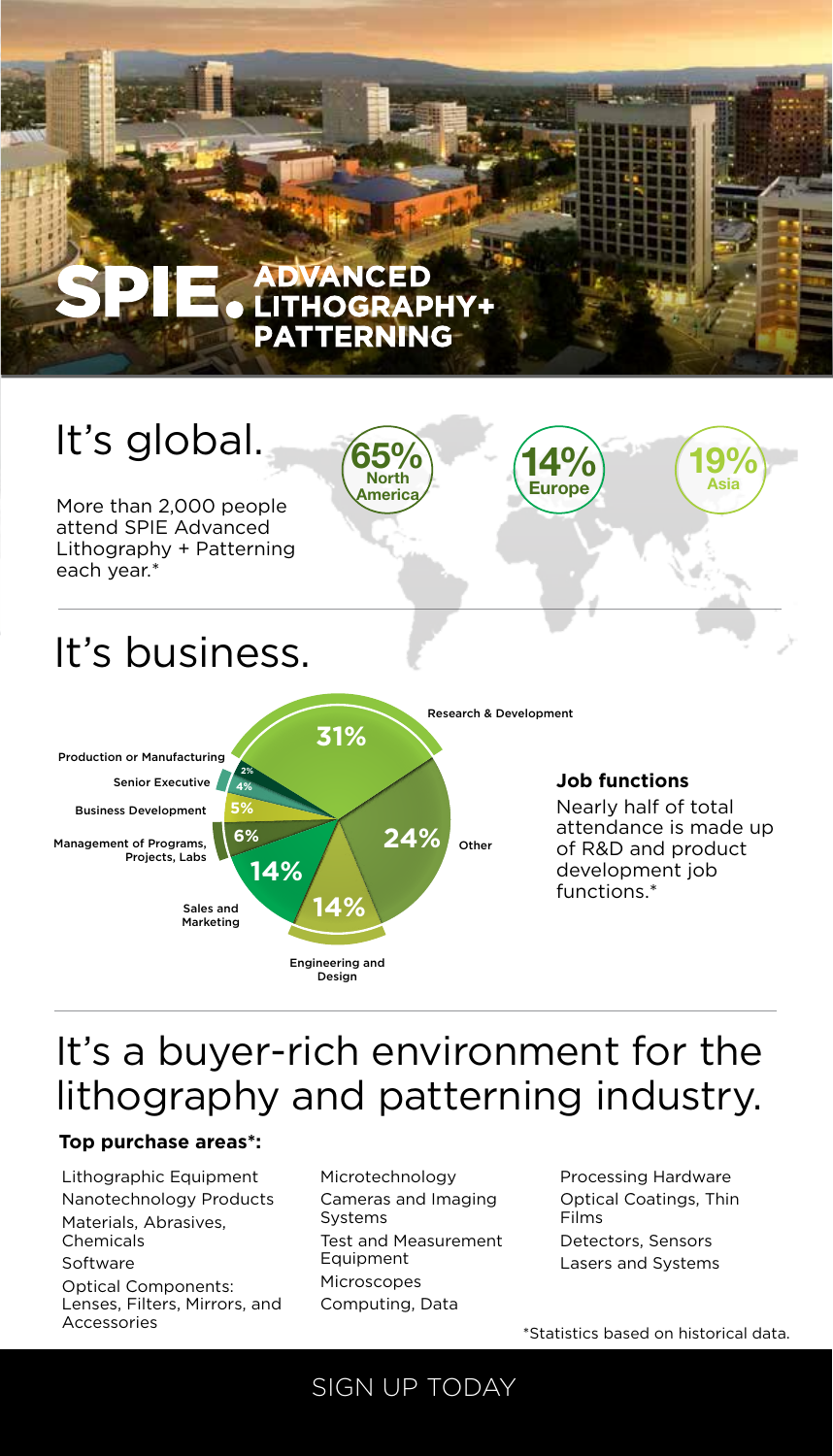# Connect with a highly qualified audience

Join us for two days of face-to-face interactions and networking opportunities. Space includes web and exhibition guide listings, free technical pass, exhibitor/poster receptions, and more. Exhibitors can also increase exposure and drive booth traffic by adding advertising or sponsorships.

#### **EXHIBITION HOURS**

Tuesday 1 March · 10:00 AM to 5:00 PM Wednesday 2 March · 10:00 AM to 4:00 PM

# Truly an industry event

More than 600 companies participate by sending attendees and authors, and nearly 60 companies exhibit each year.

#### **Previous exhibitors at Advanced Lithography + Patterning:**

2ndLook Solutions 3M Co. Amuneal Manufacturing Corp attocube systems, Inc. Banner Industries, Inc. Benchmark Technologies C&D Semiconductor Services, Inc. Cadence Design Systems, Inc. Canon U.S.A., Inc. Carl Zeiss SMT GmbH CEROBEAR GmbH Cosmotec, Inc. Coventor, Inc. CyberOptics Corporation Energetiq Technology, Inc. Entegris, Inc. GenISys, Inc Gudeng Precision Industrial Co., Ltd.

Heidelberg Instruments, Inc. HORIBA Instruments, Inc. ibss Group, Inc. INKO Industrial Corp. Inspectrology, LLC J.A. Woollam JENOPTIK Light & Optics JEOL, USA, Inc. JSR Micro, Inc. Kayaku Advanced Materials, Inc. Mentor, a Siemens Business Micro Lithography, Inc. micro resist technology GmbH Microlight3D Mitsui Chemicals America, Inc. Nextin, Inc. NTT Advanced Technology Corp.

Osiris International GmbH Pall Corp. Philips Innovation Services PM B.V. POLLEN Metrology Pozzetta, Inc. Qoniac GmbH Raith America, Inc. SAES Group Sage Design Automation, Inc. scia Systems GmbH SCIL Nanoimprint Solutions SCREEN SPE USA, LLC Seiwa Optical America, Inc. Semiconductor Digest **SEQENS** Shin-Etsu MicroSi, Inc. Spin Memory, Inc. Synopsys, Inc. TEL - Tokyo Electron U.S. Holdings Vistec Electron Beam GmbH XEI Scientific, Inc. Zygo Corporation

Reserve your space early to secure the best location. **spie.org/al22exhibitor**

#### ADVANCED LITHOGRAPHY+ **PATTERNING**

### WHERE BUSINESS GETS DONE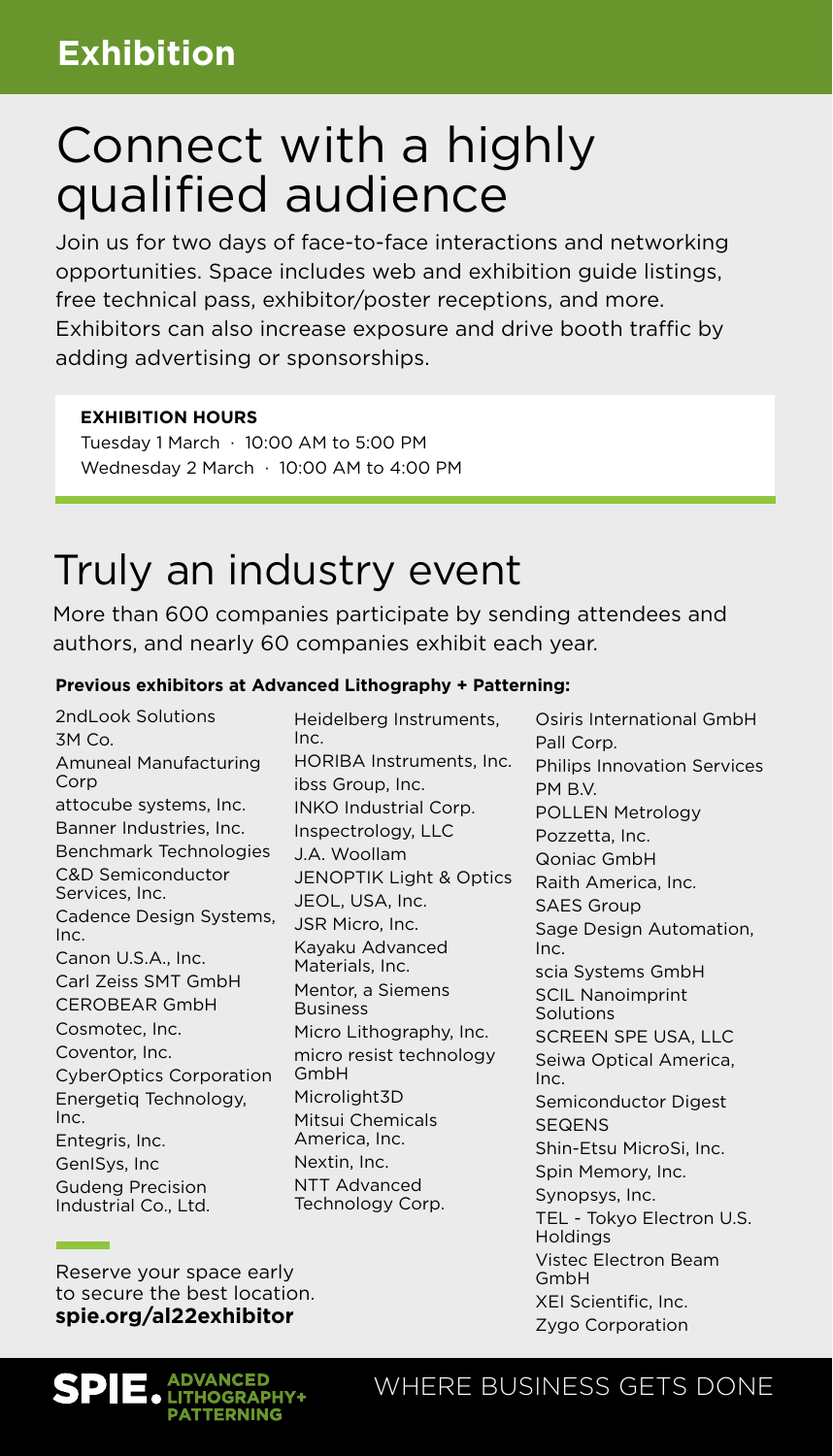# Connect with leaders from the semiconductor industry

Find the sponsorship that fits your needs and budget. Opportunities range from receptions and plenary sessions to lanyards, sections of the conference app, and more. Review the sponsorship contract online for a full list of options and pricing.

Sponsors are recognized in pre-show publicity, online, and at the event. Exhibitors enjoy discounted rates; non-exhibitor pricing is also available.

### **Previous sponsors at Advanced Lithography + Patterning**

Applied Materials, Inc. ASML Netherlands B.V. Carl Zeiss SMT GmbH DuPont Electronics & Imaging EMD Performance Materials Corp. FUJIFILM Electronic Materials U.S.A., Inc. Gigaphoton USA, Inc. Heraeus Epurio, LLC Hitachi High Technologies America, Inc. KIOXIA Corp.

KLA Corp. Lam Research Corp. Mentor, a Siemens Business Nikon Precision, Inc. Nova Measuring Instruments, Ltd. NuFlare Technology, Inc. Qoniac GmbH Rigaku Innovative Technologies, Inc. SCREEN SPE USA, LLC TEL



### **30 sponsorship options available**

Choose from online and onlocation sponsorship options that align with your marketing goals.

Some sponsorships have limited availability and some are exclusive, so secure your sponsorship early.

**spie.org/al22sponsor**

### SHOWCASE YOUR COMPANY AMONG LEADERS